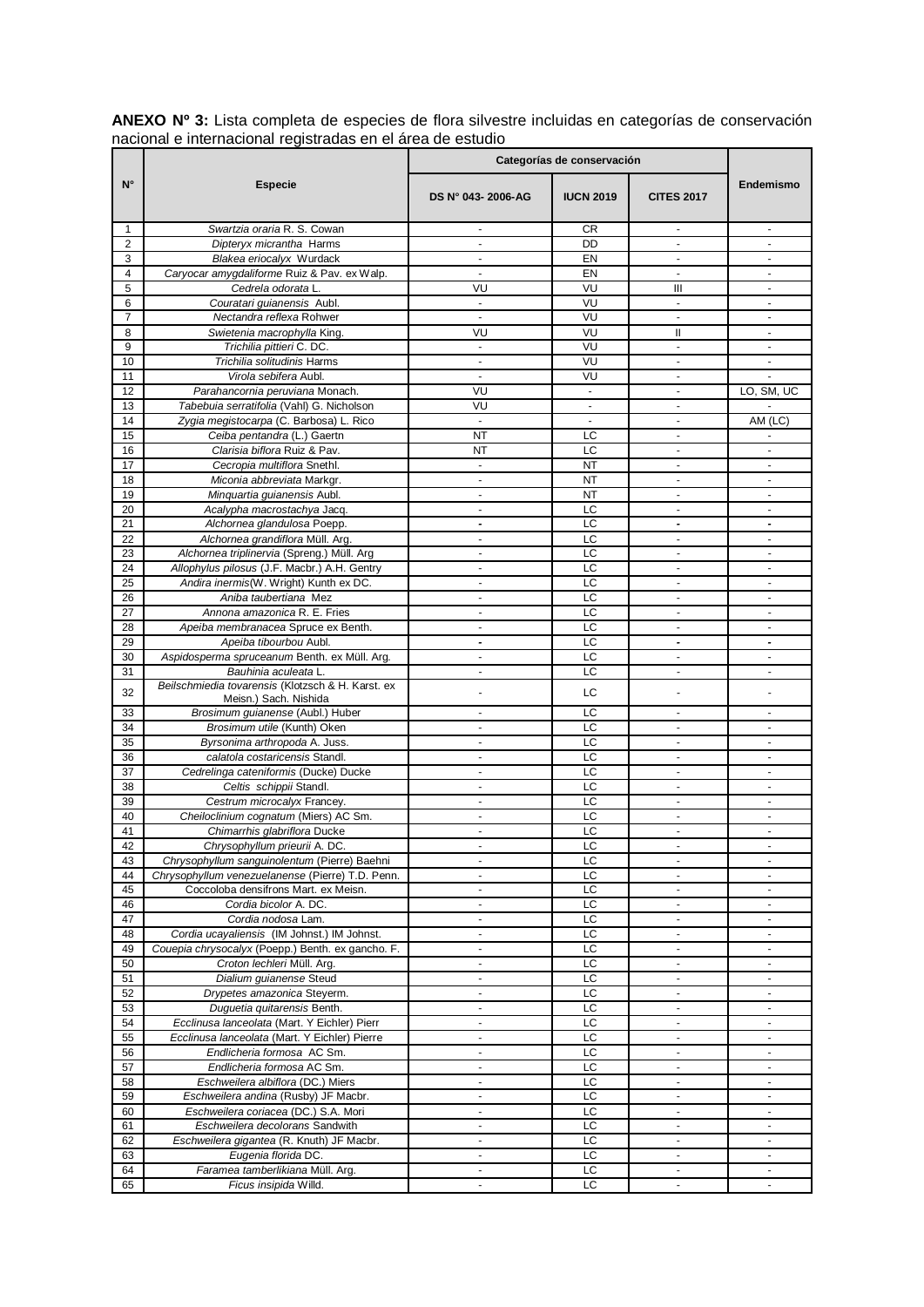| 66         | Ficus maxima Mill.                                                  |                                  | LC       |                                            |                          |
|------------|---------------------------------------------------------------------|----------------------------------|----------|--------------------------------------------|--------------------------|
| 67         | Fusaea peruviana RE Fr.                                             | ä,                               | LC       | ÷                                          |                          |
| 68         | Fusispermum laxiflorum Hekking                                      | $\blacksquare$                   | LC       | $\blacksquare$                             |                          |
| 69         | Garcinia macrophylla Mart.                                          | $\overline{a}$                   | LC       | $\blacksquare$                             | $\sim$                   |
| 70         | Guarea macrophylla Vahl                                             | $\overline{\phantom{a}}$         | LC       | $\overline{a}$                             |                          |
| 71         | Guarea pterorhachis Harms                                           | $\blacksquare$                   | LC       |                                            |                          |
| 72         | Guatteria megalophylla Diels                                        | $\sim$                           | LC       | $\blacksquare$                             | $\sim$                   |
| 73         | Guatteria punctata (Aubl.) RA Howard                                |                                  | LC       |                                            |                          |
| 74         | Guatteria ramiflora (DR Simpson) Erkens & Maas                      | $\blacksquare$                   | LC       | $\blacksquare$                             | $\blacksquare$           |
| 75<br>76   | Guazuma ulmifolia Lam.<br>Gustavia hexapetala (Aubl.) Sm.           | $\blacksquare$<br>ä,             | LC<br>LC | $\overline{\phantom{a}}$                   | $\blacksquare$           |
| 77         | Helicostylis tomentosa (Poepp. & Endl.) Rusby                       | $\blacksquare$                   | LC       | $\blacksquare$                             | $\sim$                   |
| 78         | Hevea quianensis Aubl.                                              | $\blacksquare$                   | LC       | $\blacksquare$                             | $\overline{\phantom{a}}$ |
| 79         | Hirtella bicornis Mart. & Zucc.                                     | $\overline{\phantom{a}}$         | LC       |                                            |                          |
| 80         | Inga punctata Willd.                                                | $\blacksquare$                   | LC       | ٠                                          | $\blacksquare$           |
| 81         | Iriartea deltoidea Ruiz & Pav.                                      | $\overline{a}$                   | LC       | ä,                                         | ÷                        |
| 82         | Iryanthera macrophylla (Benth.) Warb.                               | $\overline{\phantom{a}}$         | LC       | ÷                                          | $\overline{\phantom{a}}$ |
| 83         | Leonia glycycarpa Ruiz & Pav.                                       | $\blacksquare$                   | LC       | $\blacksquare$                             | $\overline{a}$           |
| 84         | Licania heteromorpha Benth.                                         | $\sim$                           | LC       | $\blacksquare$                             | $\sim$                   |
| 85         | Licania hypoleuca Benth.                                            |                                  | LC       |                                            |                          |
| 86         | Licania longistyla (Hook. F.) Fritsch                               | $\overline{\phantom{a}}$         | LC       | ÷,                                         | $\blacksquare$           |
| 87         | Maclura tinctoria (L.) D. Don ex Steud.                             | $\blacksquare$                   | LC       | $\overline{\phantom{a}}$                   | $\blacksquare$           |
| 88         | Macrolobium acaciifolium (Benth.) Benth.                            |                                  | LC       |                                            |                          |
| 89         | Macrolobium gracile Spruce ex Benth.                                | $\blacksquare$                   | LC       | $\blacksquare$                             | $\overline{\phantom{a}}$ |
| 90         | Macrolobium limbatum Abeto ex Benth.                                | $\blacksquare$                   | LC       | $\blacksquare$                             | $\sim$                   |
| 91         | Magnolia amazonica (Ducke) Govaerts                                 | $\blacksquare$                   | LC       | ÷                                          |                          |
| 92         | Marila laxiflora Rusby                                              | $\blacksquare$                   | LC       | $\blacksquare$                             | $\overline{a}$           |
| 93         | Matisia cordata Bonpl.                                              | $\overline{a}$                   | LC       | ä,                                         | ÷                        |
| 94         | Matisia malacocalyx (A. Robyns y S. Nilsson) WS<br>Alverson         | $\overline{a}$                   | LC       |                                            |                          |
| 95         | Miconia ampla Triana                                                | $\blacksquare$                   | LC       | $\sim$                                     | $\overline{a}$           |
| 96         | Miconia cazaletii Wurdack                                           | $\overline{a}$                   | LC       | ÷                                          | $\blacksquare$           |
| 97         | Miconia chrysophylla (Rich.) Urb.                                   | $\blacksquare$                   | LC       | $\blacksquare$                             | $\blacksquare$           |
| 98         | Miconia multispicata Naudin                                         | $\blacksquare$                   | LC       | $\blacksquare$                             | $\blacksquare$           |
| 99         | Micropholis melinoniana Pierre                                      | $\blacksquare$                   | LC       | $\blacksquare$                             | $\sim$                   |
| 100        | Micropholis porphyrocarpa (Baehni) Monach.                          | $\blacksquare$                   | LC       | $\blacksquare$                             | $\blacksquare$           |
| 101        | Naucleopsis krukovii (Standl.) CC Berg                              | $\blacksquare$                   | LC       | $\blacksquare$                             | $\overline{a}$           |
| 102        | Nealchornea yapurensis Huber                                        | $\blacksquare$                   | LC       | ä,                                         | $\sim$                   |
| 103        | Nectandra reticulata (Ruiz & Pav.) Mez                              | $\blacksquare$                   | LC       | ä,                                         |                          |
| 104        | Ocotea cernua (Nees) Mez                                            | $\blacksquare$                   | LC       | $\blacksquare$                             | $\sim$                   |
| 105        | Osteophloeum platyspermum (Spruce ex A. DC.)                        | $\blacksquare$                   | LC       | ÷                                          |                          |
|            | Warb.<br>Otoba parvifolia (Markgr.) AH Gentry                       |                                  |          |                                            |                          |
| 106<br>107 | Oxandra riedeliana RE Fr.                                           | $\blacksquare$<br>$\blacksquare$ | LC<br>LC | $\overline{\phantom{a}}$<br>$\blacksquare$ | $\blacksquare$<br>$\sim$ |
| 108        | Oxandra xylopioides Diels                                           | $\blacksquare$                   | LC       | ÷                                          | $\blacksquare$           |
| 109        | Palicourea mansoana (Müll. Arg.) Standl.                            | $\blacksquare$                   | LC       | ä,                                         | ä,                       |
| 110        | Parkia velutina Benoist                                             | $\blacksquare$                   | LC       | $\blacksquare$                             | $\omega$                 |
| 111        | Parkiax nitida Miq.                                                 |                                  | LC       |                                            |                          |
| 112        | Payparola grandiflora TUL                                           | $\overline{\phantom{a}}$         | LC       | $\blacksquare$                             | $\overline{\phantom{a}}$ |
| 113        | Piper aduncum L.                                                    | $\overline{\phantom{a}}$         | LC       | $\blacksquare$                             | $\sim$                   |
| 114        | Pithecellobium sp1                                                  | $\blacksquare$                   | LC       | $\blacksquare$                             | $\overline{\phantom{a}}$ |
| 115        | Pourouma bicolor Mart.                                              | $\blacksquare$                   | LC       | ÷                                          | $\blacksquare$           |
| 116        | Pourouma cecropiifolia Mart.                                        | $\blacksquare$                   | LC       | $\sim$                                     | $\blacksquare$           |
| 117        | Pourouma minor Benoist                                              | $\overline{\phantom{a}}$         | LC       | ÷                                          | $\blacksquare$           |
| 118        | Pouteria baehniana Monach                                           | $\blacksquare$                   | LC       |                                            | ۰                        |
| 119        | Pouteria caimito (Ruiz & Pav.) Radlk                                | $\blacksquare$                   | LC       | $\mathcal{L}_{\mathcal{A}}$                | $\sim$                   |
| 120        | Pouteria durlandii (Standl.) Baehni                                 | $\overline{\phantom{a}}$         | LC       | ÷                                          | $\overline{\phantom{a}}$ |
| 121        | Pouteria subrotata Cronquist                                        | $\blacksquare$                   | LC       | ä,                                         | $\blacksquare$           |
| 122<br>123 | Protium aracouchini (Aubl.) Marchand                                | $\blacksquare$<br>$\overline{a}$ | LC<br>LC | $\blacksquare$                             | $\blacksquare$           |
| 124        | Protium divaricatum Engl.<br>Protium glabrescens Swart              | $\blacksquare$                   | LC       | $\blacksquare$                             | $\blacksquare$           |
| 125        | Protium nodulosum Swart                                             | $\blacksquare$                   | LC       | $\blacksquare$                             | $\blacksquare$           |
| 126        | Pterocarpus santalinoides L'Hér. ex DC.                             | $\blacksquare$                   | LC       | $\blacksquare$                             | $\blacksquare$           |
| 127        | Sapium laurifolium (A. Rich.) Griseb.                               | $\overline{\phantom{a}}$         | LC       | $\blacksquare$                             | $\blacksquare$           |
| 128        | Senna bacillaris (L. f.) HS Irwin y Barneby                         | $\blacksquare$                   | LC       | $\blacksquare$                             | $\blacksquare$           |
| 129        | Simarouba amara Aubl.                                               | $\overline{\phantom{a}}$         | LC       | $\blacksquare$                             | $\blacksquare$           |
| 130        | Sloanea guianensis (Aubl.) Benth.                                   | $\blacksquare$                   | LC       | ä,                                         | $\blacksquare$           |
| 131        | Sloanea tuerckheimii Donn. Sm.                                      | $\blacksquare$                   | LC       | $\blacksquare$                             | $\sim$                   |
| 132        | Spondias mombin L.                                                  | $\overline{\phantom{a}}$         | LC       | ÷                                          |                          |
| 133        | Swartzia myrtifolia Sm.                                             | $\overline{\phantom{a}}$         | LC       | $\blacksquare$                             | ÷.                       |
| 134        |                                                                     |                                  |          |                                            |                          |
|            | Symphonia globulifera L. f.                                         | $\blacksquare$                   | LС       | $\blacksquare$                             | $\blacksquare$           |
| 135<br>136 | Tachigali macbridei Zarucchi y Herend.<br>Tapirira guianensis Aubl. | $\blacksquare$<br>$\blacksquare$ | LC<br>LC | $\blacksquare$                             | $\blacksquare$           |